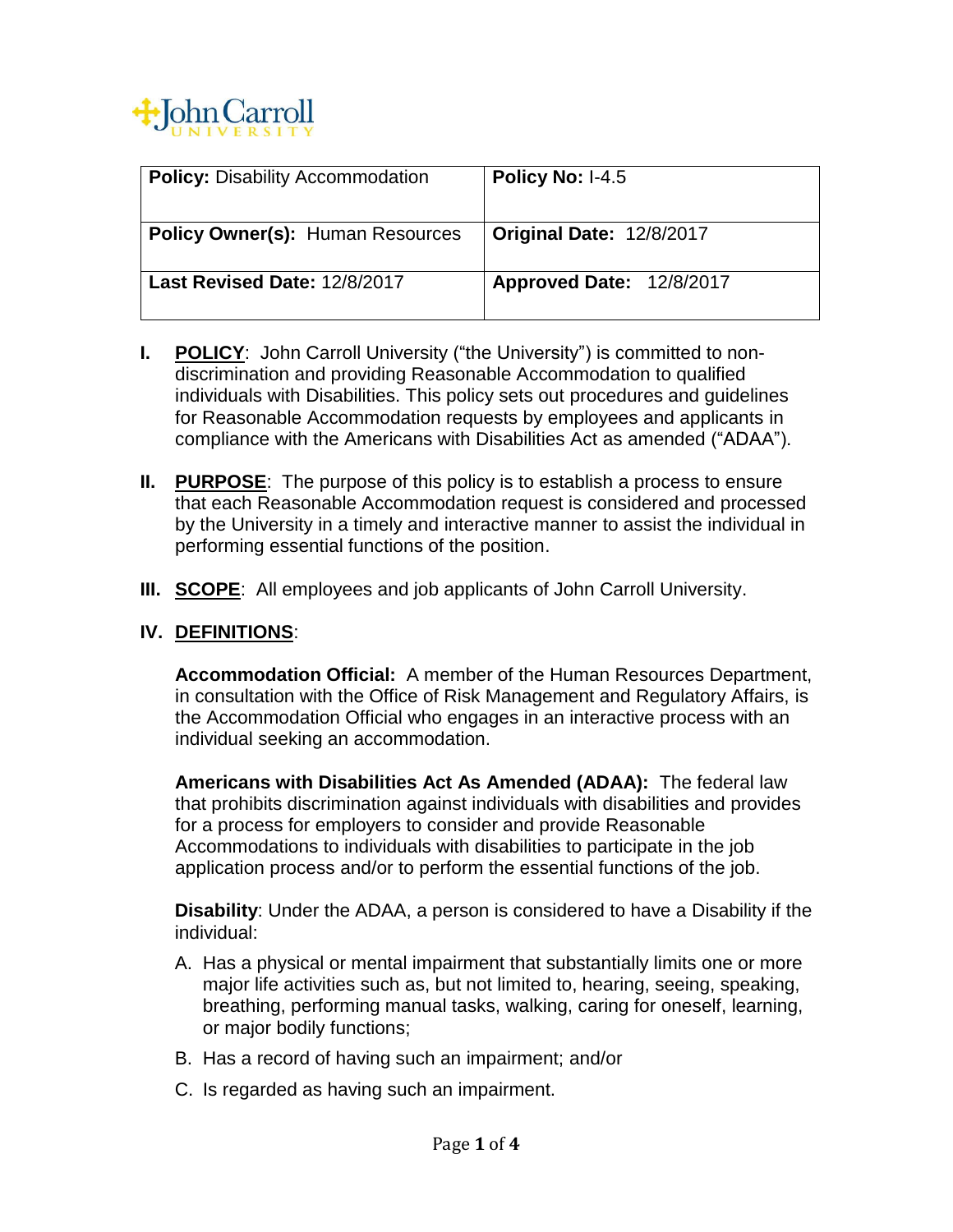**Medical Documentation**: Documentation needed to establish that an individual has a Disability and that the Disability necessitates a Reasonable Accommodation. The Medical Documentation must be from a qualified health care provider able to document the specific disability for which the individual is requesting a Reasonable Accommodation. The documentation may include recommendations for Reasonable Accommodation, but the University may choose alternative Reasonable Accommodations.

**Reasonable Accommodation**: Any change or adjustment to a job or work environment that enables an individual with a Disability to participate in the job application process, to perform the essential functions of a job, or to enjoy benefits and privileges of employment equal to those enjoyed by employees without disabilities. For an accommodation to be reasonable, it must not constitute an undue hardship to the University. Additionally, an employee must perform the essential functions of their job and meet all jobrelated requirements, with or without a Reasonable Accommodation. Examples of a Reasonable Accommodation may include modifying work schedules, methods or workspaces; altering how job duties are performed; providing assistive aids or equipment to permit the performance of job duties; making changes in workplace policies; providing effective access to electronic materials; and extending medical leaves of absence.

**Undue Hardship**: A request for accommodation that would entail significant difficulty or expense consistent with applicable law. Factors considered include the nature and cost of the accommodation in relation to the size, resources, nature and structure of the University.

## **V. PROCEDURES**:

- A. Requesting a Reasonable Accommodation:
	- 1. An employee may request a Reasonable Accommodation by completing the Reasonable Accommodation Request Form (attached to this policy) and submitting it to the Accommodation Official. Students who seek accommodations for student employment positions or for academic accommodations should request accommodations from the Student Accessibility Services Office.
	- 2. A Reasonable Accommodation request may be made verbally to the individual's supervisor. If a request is made verbally, the Accommodation Official will request that the individual then completes the Reasonable Accommodation Request Form.
	- 3. A Reasonable Accommodation request may be made by someone other than the employee on the employee's behalf when the employee is incapable of submitting the request directly.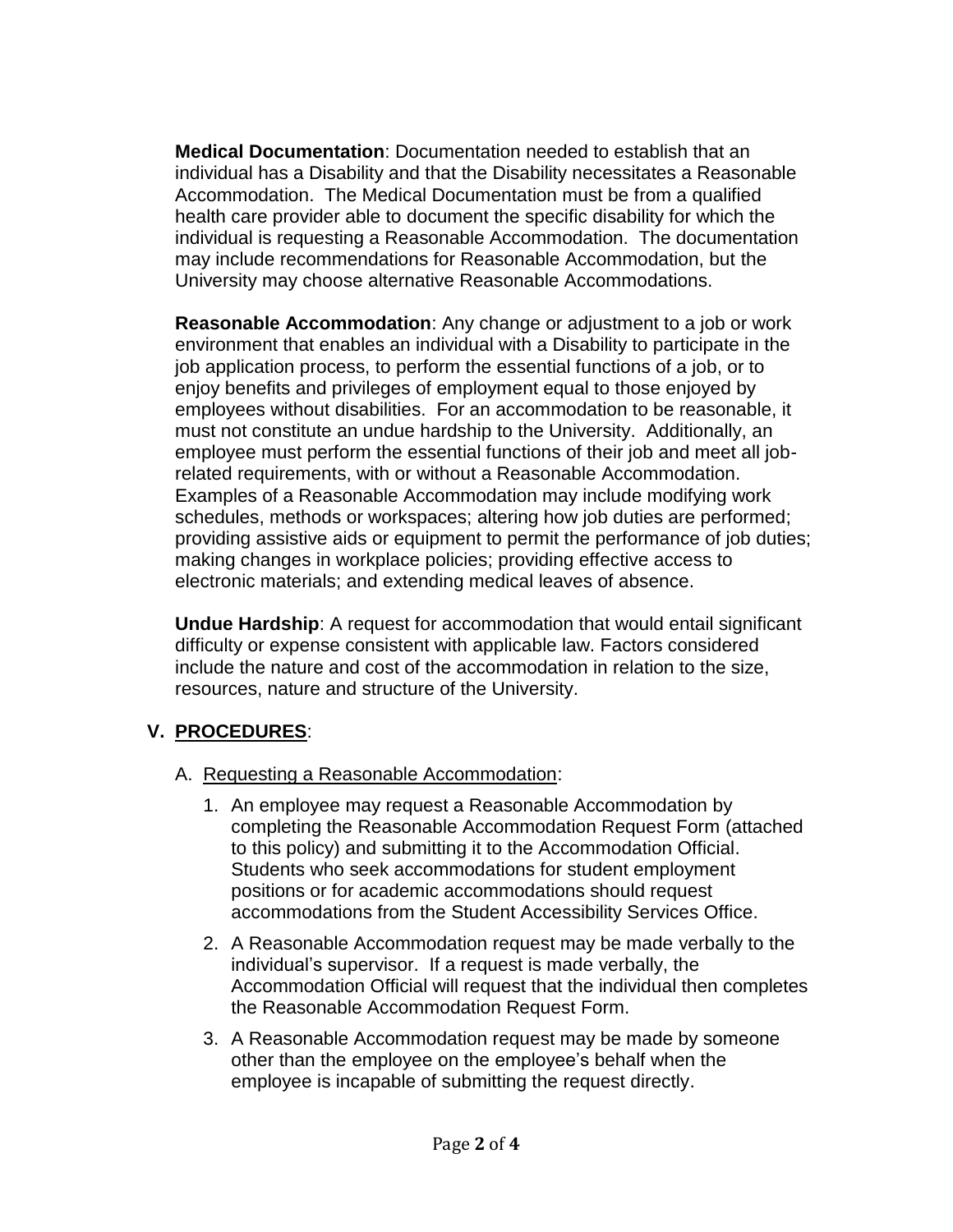- 4. An applicant seeking a Reasonable Accommodation to participate in the application process may contact Human Resources for assistance. The University will not discriminate against or disqualify an applicant based on this request.
- 5. An individual seeking a Reasonable Accommodation will be asked to submit appropriate Medical Documentation to identify the disability and the need for a Reasonable Accommodation.
- B. Interactive Process: Once a Reasonable Accommodation request is made and required documentation submitted, the individual requesting the accommodation and the Accommodation Official will engage in a collaborative, interactive process in order to identify the individual's workplace accommodation needs. The Accommodation Official will:
	- 1. Discuss the needs with the individual who made the request, including any preferences the individual has as to what type of Reasonable Accommodation they receive;
	- 2. Review the individual's job description and identify the essential functions of the job;
	- 3. Contact the individual's supervisor, when necessary, for questions regarding the job duties and any requested or proposed Reasonable Accommodations; and
	- 4. Determine an appropriate Reasonable Accommodation, and communicate that determination to the individual and to the supervisor.
- C. Medical Documentation Requests: The Accommodation Official will request Reasonable Medical Documentation to document the Disability and provide information regarding the need for a Reasonable Accommodation.
	- 1. Prior documentation on record with the University may be used to establish an individual's Disability or need for a Reasonable Accommodation.
	- 2. If an individual's Disability or need for a Reasonable Accommodation is not obvious and they refuse to provide Medical Documentation requested by the Accommodation Official, the individual is not eligible to receive a Reasonable Accommodation.
	- 3. The Accommodation Official may request additional Medical Documentation from the individual, their health care provider, and any other health care provider.
- D. Reasonable Accommodation Selection: If there is more than one adjustment or modification that constitutes a Reasonable Accommodation, the University will take the individual's preference into